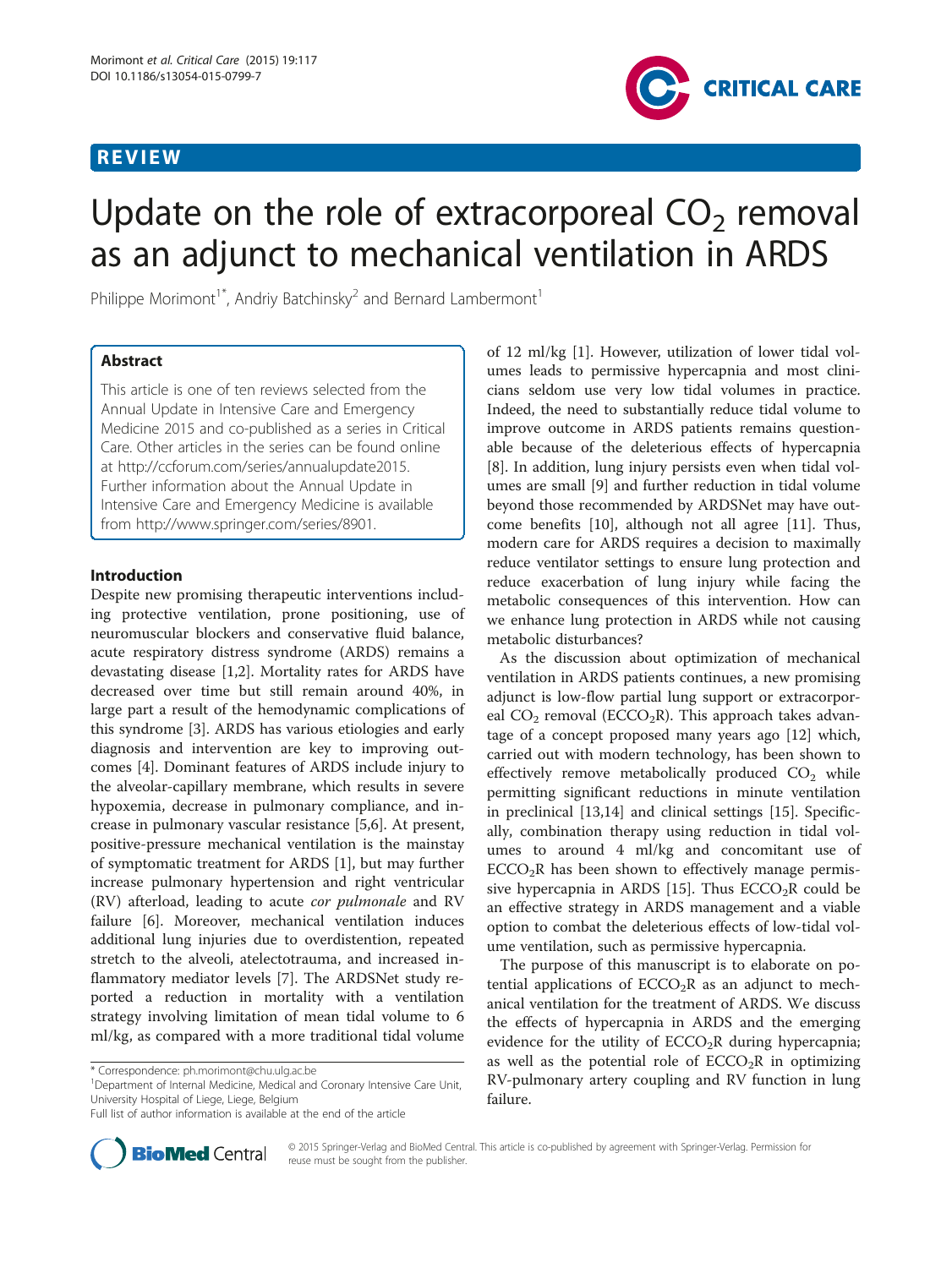## Hypercapnic acidosis: more deleterious than beneficial?

#### Cellular and metabolic effects

Depending on its degree and duration, permissive hypercapnia has a series of potential adverse effects related to systemic and cerebral vasodilatation, cardiovascular depression, arrhythmia, and increase in gastric hydrogen ion secretion [\[16](#page-6-0)]. Until recently, however, cellular and metabolic effects of hypercapnia in ARDS have not been clearly defined. Some investigators have hypothesized that hypercapnia per se might improve outcome in ARDS and have proposed the concept of 'therapeutic' hypercapnia [\[17](#page-6-0)]. The logic of this approach is that since inflammation contributes to respiratory failure and ARDS and respiratory acidosis has been shown to inhibit several inflammatory mediators [\[18](#page-6-0)], it seems reasonable that hypercapnia may be protective in ARDS. In support of this concept, hypercapnia has been demonstrated to attenuate acute lung injury induced by free radicals, pulmonary and systemic ischemia-reperfusion, pulmonary endotoxin, and excessive lung stretch [\[19\]](#page-6-0). These effects seem to be due in part to the anti-inflammatory effects of hypercapnia, including attenuation of neutrophil function, reduction in free radicals, decreased oxidantinduced tissue damage, and reduction in the levels of pro-inflammatory cytokines, such as tumor necrosis factor (TNF)-α, interleukin (IL)-1 and IL-8 [\[20](#page-6-0)]. However, some of these beneficial effects were likely caused by systemic acidosis rather than hypercapnia per se, because buffering of respiratory acidosis worsened experimental lung injury [[21\]](#page-6-0). Recent studies confirm that  $CO<sub>2</sub>$  can also act as a signaling molecule via pH-independent mechanisms, leading to deleterious effects in the lung. These effects include inhibition of cell membrane repair, impairment of alveolar fluid clearance, and suppression of innate immunity and host defense [\[19\]](#page-6-0). Briva et al. [[22](#page-6-0)] showed that elevated  $CO<sub>2</sub>$  levels impaired Na,K-ATPase function independently of extra- and intra-cellular acidosis. Taken together, the above reports do not suggest convincingly that hypercapnia could be beneficial and means to mitigate excessive  $CO<sub>2</sub>$  accumulation in the blood are likely to be useful tools in the arsenal of medical providers.

### Hypercapnia, pulmonary hemodynamics and right ventricular function

Hypercapnic acidosis enhances pulmonary vasoconstriction [\[23](#page-6-0)]. Several clinical studies demonstrated that hypercapnic acidosis causes an increase in mean pulmonary arterial pressure in ARDS [[6\]](#page-6-0). Acute pulmonary hypertension increases RV afterload [[24,25\]](#page-6-0), which individually and collectively with microvascular obstruction, the effects of positive-pressure ventilation, and hypercapnic acidosis exacerbate RV failure in ARDS [\[6](#page-6-0)]. Acute cor pulmonale in

ARDS patients is associated with high mortality rates [[6](#page-6-0)]. Impaired RV function in early stage ARDS may be underdiagnosed and yet it might be the harbinger of a downward spiral in the patient's condition [\[6](#page-6-0)]. We previously established that pulmonary vascular resistance and RV ejection fraction (RVEF) are poor indicators of RV-arterial performance [[24](#page-6-0)]. RV-arterial coupling is beneficial for cardiovascular performance and can be assessed by the ratio of two elastances: Ees/Ea, where Ees is the RV elastance characterizing the RV system and Ea is the arterial elastance characterizing the pulmonary vascular system. When Ees/Ea is  $> 1$ , the system is coupled. However, when Ees/Ea is < 1, the cardio-pulmonary system is uncoupled [[24](#page-6-0)]. Thus, the Ees/Ea ratio reflects the mechano-energetic aspects of RV-vascular coupling. It can be demonstrated that efficiency of energy transfer from the RV to the pulmonary circulatory system is optimal when Ees/Ea = 2 whereas mechanical RV work is maximal when  $Ees/Ea = 1$  [[26](#page-6-0)]. In ARDS patients, increased RV afterload is responsible for increased Ea while Ees may decrease because of hypercapnic acidosis, hypoxia, and often associated sepsis, leading to uncoupling between the right ventricle and the pulmonary circulation, and finally precipitating RV failure (Figure [1](#page-2-0)) [\[27](#page-6-0)]. Therapies should ideally be oriented to restore the coupling between the heart and pulmonary vasculature by avoiding any increase in pulmonary vascular tone as well as depression in RV contractility [[27,28](#page-6-0)]. Alternatively, safe adjuncts to current ARDS management approaches should be considered as we learn more about the pros and cons of hypercapnia in ARDS.

## New extracorporeal devices for  $CO<sub>2</sub>$  removal

The premise of intervening with the ventilatory function of the lung stems from early work by Kolobow, Gattinoni and Pesenti, which showed that partial-to-total  $CO<sub>2</sub>$  removal and so 'ventilation' is possible by means of extracorporeal circulation of the blood through a gas exchange membrane [\[12,29,30](#page-6-0)]. Of all the available forms of extracorporeal gas exchange, partial lung support, also known as  $ECCO<sub>2</sub>R$  or respiratory dialysis, is the most promising, because it offers unique advantages while carrying a low potential for complications [[31,32\]](#page-6-0). In this context, the recent successes of full extracorporeal membrane oxygenation (ECMO) are also relevant as lung support with full ECMO can replace total lung function to include oxygenation and ventilation. Although full ECMO can also be used for 'ventilation' or as an  $ECCO<sub>2</sub>R$  approach, it comes at a higher logistical and economic burden [[33\]](#page-6-0) when compared to use of special  $ECCO<sub>2</sub>R$  devices which, in contrast to ECMO, are logistically simpler and do not require dedicated personnel, reducing the cost of care. Although the question about whether various lung support technologies have the potential to avoid mechanical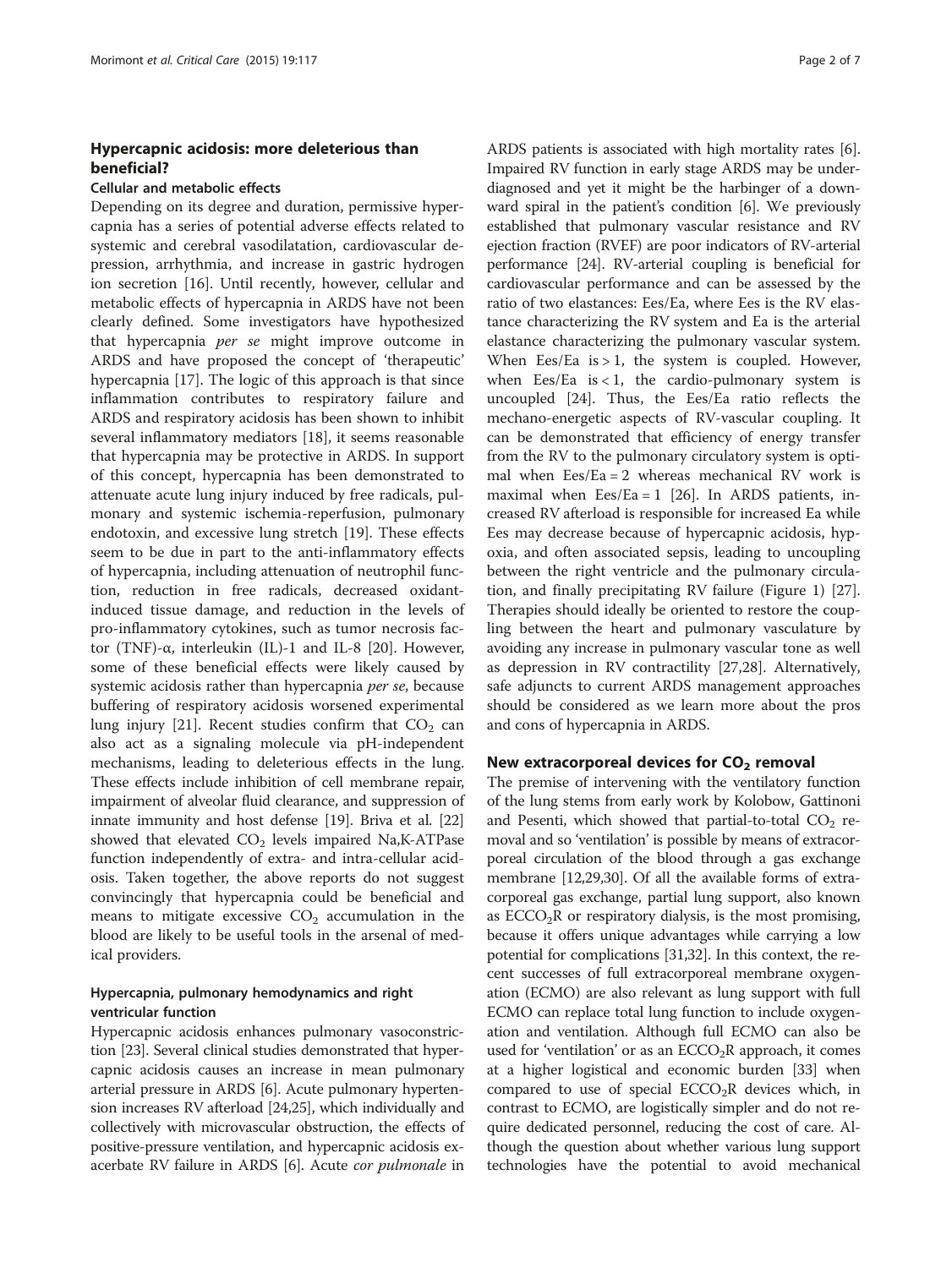<span id="page-2-0"></span>

ventilation altogether in select patients remains to be de-termined [[34](#page-6-0)], partial lung support via  $ECCO<sub>2</sub>R$  at flows of 300–500 ml/min has already been shown to provide replacement of about 50% or more of the ventilatory function of the lung [\[13\]](#page-6-0) and poses a viable therapeutic adjunct to mechanical ventilation.  $ECCO<sub>2</sub>R$  significantly reduces mechanical ventilator settings while successfully combating hypercapnia and acidosis in humans with ARDS [[13,15\]](#page-6-0). When compared to oxygenation, removal of  $CO<sub>2</sub>$  from blood can be accomplished at lower blood flows [\[35](#page-6-0)]. As a result, less invasive veno-venous devices have been specifically designed for  $CO<sub>2</sub>$  removal with high gas exchange efficiency at relatively low blood flow rates (300–1,500 ml/min). Theoretically, flow rates as low as 0.5 l/min should be enough to eliminate all the  $CO<sub>2</sub>$  that the body produces, because a liter of blood with a PaCO<sub>2</sub> of 5 kPa contains around 500 ml of  $CO<sub>2</sub>$ or on average two times more  $CO<sub>2</sub>$  than the body produces per minute. However, the exact level of  $CO<sub>2</sub>$  removed will depend on several factors – mainly blood flow through the circuitry and the  $CO<sub>2</sub>$  level before the membrane [[36\]](#page-6-0).

There is an increasing number of modern  $ECCO<sub>2</sub>R$ devices on the market. These devices use 13–17 F venovenous dual lumen catheters which can be placed percutaneously using the Seldinger technique. The  $ECCO<sub>2</sub>R$ circuitry is heparin-coated, which reduces heparinization requirements. These  $ECCO<sub>2</sub>R$  devices use advanced low impact mechanical pumps to propel the blood and efficient hollow-fiber gas exchangers or membrane lungs. The micropores in the membrane lungs create microscopic blood-gas interfaces allowing efficient gas exchange on a counter-current principle with sweep gas blown through the blood-polymer interface. As micropores also cause plasma leak, non-microporous poly-4 methyl-1-pentene has been recently established as a standard material for gas exchangers, providing better gas exchange, better bio compatibility and less plasma leak compared to older silicone or polypropylene materials [[37\]](#page-6-0). Fibers in the membrane lungs are arranged into a complex mat allowing optimal blood flow and improving gas transfer efficiency by enhancing diffusion. Membranes are also coated with covalently bound heparin to enhance biocompatibility and reduce thrombogenicity. Modern membrane lungs achieve adequate gas exchange with surface areas of  $0.67$  to 3 m<sup>2</sup>. Rotary pumps used in modern  $ECCO<sub>2</sub>R$  devices are either centrifugal or diagonal flow pumps designed to minimize blood trauma. To eliminate the need for a drive shaft or bearings and to reduce heating, most advanced centrifugal pump impellors are completely suspended in an electromagnetic field which reduces shear stress. The pump and membrane lung are either separate components or incorporated into a single console. Most importantly, the design and components of the modern veno-venous  $(VV)$ -ECCO<sub>2</sub>R systems reduce the degree of anticoagulation required and minimize the damaging effects of blood coming into contact with foreign surfaces. There are currently four commercially available  $VV\text{-}\text{ECCO}_2R$ systems, all approved for use in Europe but none with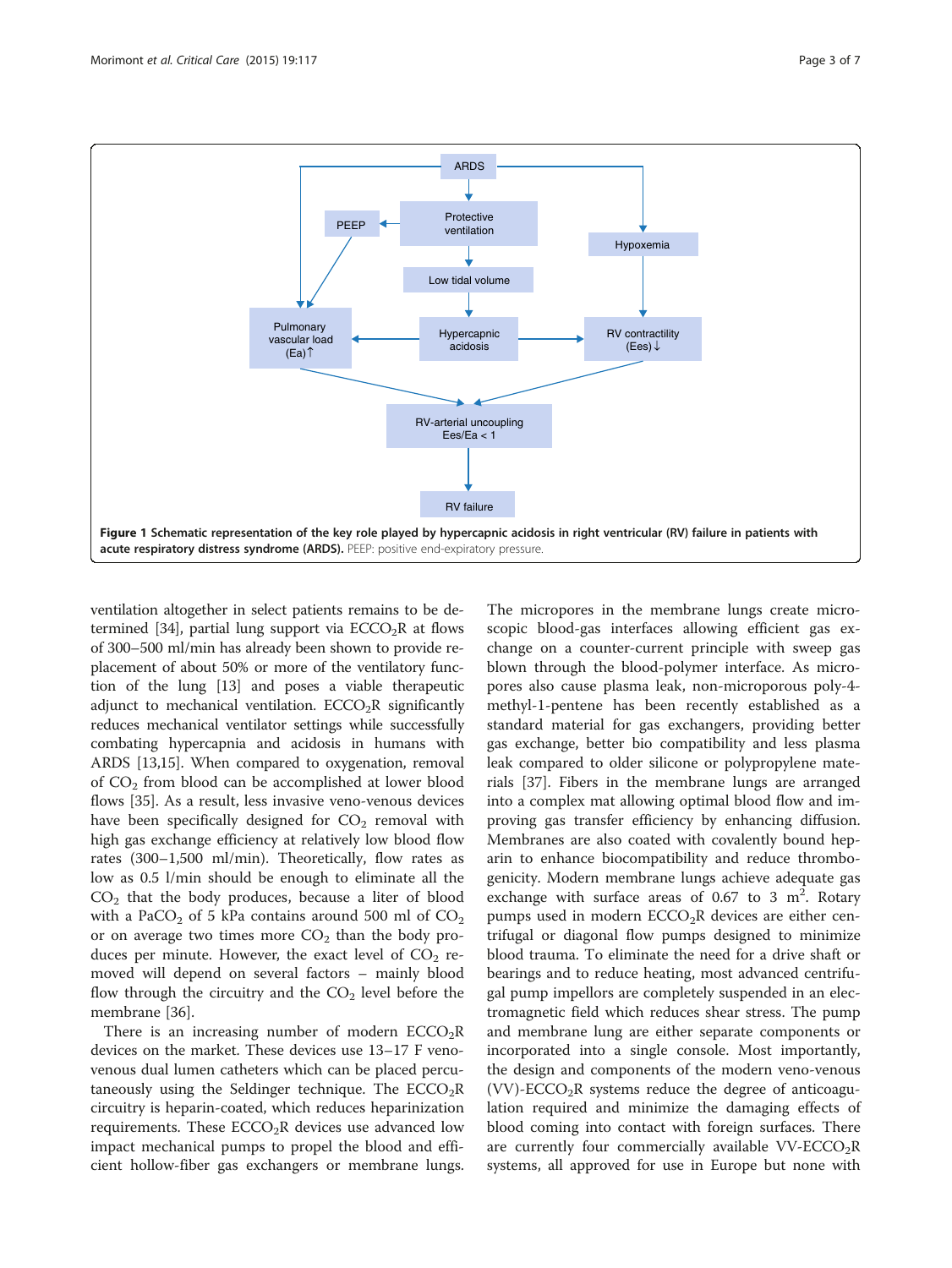Food and Drug Administration (FDA) approval status for use in the USA.

- 1. The Pump-Assisted Lung Protection (PALP) (Maquet, Rastatt, Germany) system is a low-flow system based on Maquet's CARDIOHELP® console, which is a portable heart–lung support system. PALP is not an ECMO device and has been designed to serve as a partial lung support device with primary effect on the side of  $CO<sub>2</sub>$  removal (Figure 2a). However, the PALP can be seamlessly bridged into full ECMO by simply switching out the membrane for a full ECMO oxygenator while using the same operational console which can travel with the patient. The latter is a unique feature of the Maquet system and constitutes a mobile partial lung support to total lung support solution.
- 2. The iLA Activve® (Novalung, Germany) is based on the same principle (Figure 2a), but uses a small portable diagonal pump and operational console and has the capacity to run at low or high flow rates (0.5–4.5 l/min). It covers the full range of respiratory support from highly effective  $CO<sub>2</sub>$ elimination at lower flows to complete oxygenation and ventilation support. This capability is similar to the Maquet system in the sense that the footprint of therapy can be increased from partial to full lung support.
- 3. The Hemolung® system (Alung Technologies, Pittsburgh, USA) has a small  $0.67$  m<sup>2</sup> surface area and is the only system specifically designed for  $CO<sub>2</sub>$ removal and targeting  $CO<sub>2</sub>$  retention syndromes, such as chronic obstructive pulmonary disease (COPD). The Hemolung integrates blood pump and gas exchange membrane into a single unit (Figure 2b). Blood flows centrally into a rotating core, is radially pumped through a stationary annular fiber bundle, and returns to the patient via

an outlet port. The system has not been designed for oxygenation and is generally recommended for COPD patients as a primary indication.

4. The Decap® system (Hemodec, Salerno, Italy) uses a membrane lung connected in series with a hemodialysis filter and roller pump (Figure 2c). Ultrafiltrate from the filter is returned to the blood stream prior to the membrane lung inflow, allowing additional  $CO<sub>2</sub>$  removal. Consequently, smaller membrane lungs can be used (0.3 to 1.35  $m^2$ ) with lower flow rates (< 500 ml/min). This configuration is useful for patients requiring both pulmonary and renal support and is a unique feature of the Decap.

## Rationale for the use of  $ECCO<sub>2</sub>R$  in ARDS Experimental evidence

Recent experimental studies have demonstrated that new generations of  $VV\text{-ECCO}_2R$  devices are highly efficient at  $CO<sub>2</sub>$  removal. A 50% reduction in minute ventilation was obtained in healthy mechanically ventilated swine while maintaining normocarbia using the Hemolung system [[13](#page-6-0)]. In this study, a 15-F dual-lumen catheter was inserted in the external jugular vein and connected to the Hemolung system. Minute ventilation was reduced from 5.6 l/min at baseline to 2.6 l/min 2 h after device insertion and was kept low until the end of the study, while normocarbia (PaCO<sub>2</sub> 35-45 mm Hg) was maintained.  $CO<sub>2</sub>$  removal by Hemolung remained steady over 72 h, averaging  $72 \pm 1.2$  ml/min at blood flows of  $447 \pm 5$  ml/min. After insertion, O<sub>2</sub> consumption did not change;  $CO<sub>2</sub>$  production by the lung decreased by 50% and stayed at that level  $(p < 0.001)$ . Plasma-free hemoglobin did not change during the course of the study signifying the safety of the device with respect to hemolysis [[13](#page-6-0)]. In this study,  $ECCO<sub>2</sub>R$ using the Hemolung permitted significant  $CO<sub>2</sub>$  removal in a safe and feasible manner while requiring only a

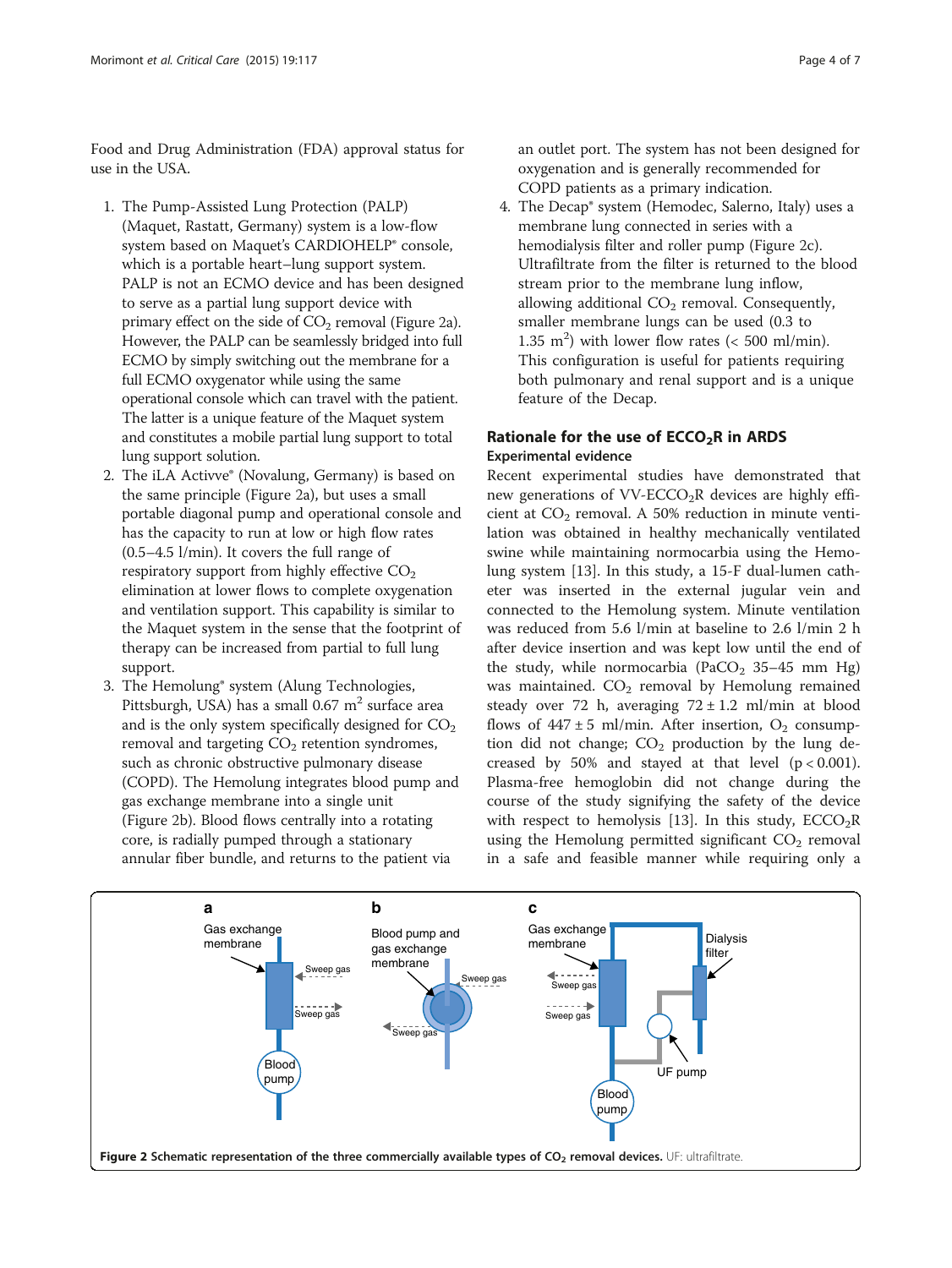partial increase in activated clotting time titrated by continuous heparin infusion.

The hemodynamic effects of  $CO<sub>2</sub>$  removal seem to be beneficial by decreasing pulmonary hypertension and improving RV-arterial coupling in an experimental model of ARDS. In a recent study, we sought to determine whether low-flow  $CO<sub>2</sub>$  removal therapy used at an early stage of ARDS could have beneficial hemodynamic effects on the pulmonary circulation. This study was performed in an experimental model of ARDS in pigs. ARDS was obtained by repeated bronchoalveolar lavage (BAL, 0.09% saline solution). Protective ventilation at low tidal volume was then established according to the ARDSNet study. Drainage (12 F) and re-infusion (10 F) cannulae were inserted into the inferior and the superior vena cava, respectively. These cannulae were connected to the PALP system for  $CO<sub>2</sub>$  removal. ARDS induced severe hypercapnic acidosis with significantly increased pulmonary artery pressure (PAP). After the PALP was started, acidosis was rapidly corrected and normocarbia was maintained despite protective ventilation. PAP significantly decreased and a significant drop in Ea was observed during PALP therapy (Figure 3). Mean blood flow through the PALP was 0.645 l/min and sweep gas flow was 8 l/min. RV-arterial coupling assessed by the ratio of Ees on Ea was improved [[38\]](#page-6-0).

Other promising approaches for efficient  $CO<sub>2</sub>$  removal are still in development [\[39,40\]](#page-6-0). Novel methods to maximize  $CO<sub>2</sub>$  removal, such as regional blood acidification which increases the bioavailability of  $CO<sub>2</sub>$  by unbinding it from the bicarbonate ion in circulating blood, are also under investigation [[40\]](#page-6-0).

#### Clinical evidence

There is accumulating evidence that  $VV\text{-}\text{ECCO}_2R$  can effectively reduce  $PaCO<sub>2</sub>$  in patients with ARDS and that  $VV\text{-}\text{ECCO}_2R$  facilitates a lung-protective ventilation strategy by allowing a reduction in tidal volume and inspiratory airway pressures [\[32,41\]](#page-6-0). Terragni et al. used

 $VV\text{-}\text{ECCO}_2R$  to facilitate 'ultraprotective' ventilation [[15](#page-6-0)]. They recruited 32 patients with early (< 72 h) ARDS and ventilated them according to the ARDSNet protocol for 72 h, at which point the tidal volume was reduced from 6 to 4 ml/kg in all patients ( $n = 10$ ) who had a plateau pressure of between 28 and 30  $cmH<sub>2</sub>O$ , thus facilitating further reductions in plateau pressures.  $VV\text{-}ECCO_2R$  using the Decap device successfully treated the hypercapnic acidosis in all cases and allowed the plateau pressure to be lowered to 25 cmH2O (4 ml/kg tidal volume and higher levels of positive end-expiratory pressure [PEEP]) while mitigating the resultant changes in  $pH$  and PaCO<sub>2</sub>. The study also demonstrated a reduction in bronchoalveolar inflammatory cytokines (IL-6, IL-8, IL-1b, IL-1 receptor antagonist [IL-Ira]) in the Decap group. There were no harmful effects related to the ultra-protective ventilation strategy or the VV-ECCO<sub>2</sub>R. Although this study was uncontrolled and small, it suggests that there may be benefit to an ultra-protective ventilation strategy facilitated by  $VV$ -ECCO<sub>2</sub>R within 72 hours of diagnosing ARDS. A similar approach was taken by another group using the NovaLung device in arterio-venous configuration. In the prospective randomized Xtravent-study, Bein et al. [[42](#page-6-0)] demonstrated that use of very low tidal volumes (3 ml/kg PBW) combined with extracorporeal elimination of  $CO<sub>2</sub>$ was feasible without major side effects and might be beneficial in the treatment of patients with severe ARDS. Although that study did not show a mortality benefit, ventilator-free days assessed at 28 and 60 days were significantly higher in the  $ECCO<sub>2</sub>R$  group. Adjunct use of  $ECCO<sub>2</sub>R$  and mechanical ventilation facilitated liberation of patients from excessive sedation and increased levels of spontaneous breathing. Thus, integration of spontaneous breathing into the management of patients with ARDS might be easier and more comfortable with extracorporeal  $CO<sub>2</sub>$ -removal, and a reduced demand for sedative and analgesic medication could be advantageous [\[42\]](#page-6-0). Forster et al. [[43](#page-6-0)] demonstrated, in a small series of 10 patients, that low-flow  $CO<sub>2</sub>$  removal integrated into a renal-

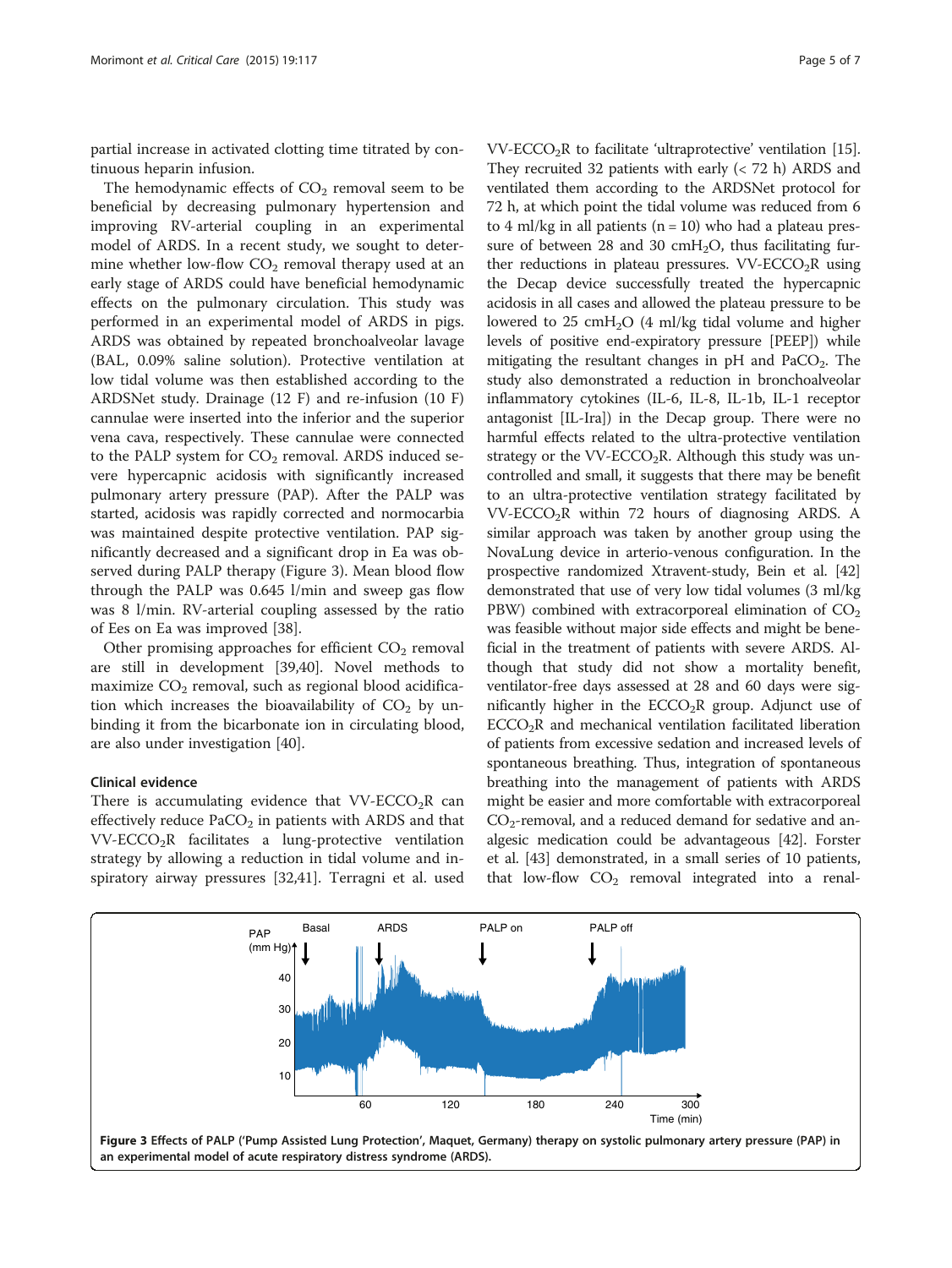<span id="page-5-0"></span>replacement circuit could reduce acidosis and decrease vasopressor requirements. The gas exchanger was integrated into the continuous hemodialysis system after the dialysis filter. The authors used a 13.5-F double-lumen catheter placed in the jugular vein. Similarly, we reported a case of refractory hypercapnia in a severely burned adult treated with a simplified VV-ECCO<sub>2</sub>R technique [\[44](#page-6-0)]. We integrated a pediatric oxygenator into a continuous venovenous hemofiltration circuit. This technique, used for at least 96 h, was feasible and efficiently removed up to 32% of CO2. Future studies are required to determine whether 'ultraprotective' ventilation with adjunct use of  $ECCO<sub>2</sub>R$ will improve survival in patients suffering from moderate to severe ARDS. At this time, the effect of  $ECCO<sub>2</sub>R$  on survival in patients with ARDS is accumulating but is not yet conclusive [\[15,42](#page-6-0),[45](#page-6-0)].

There are clinical trials planned for several of the new  $ECCO<sub>2</sub>R$  devices. The rationale for adjunct use of  $ECCO<sub>2</sub>R$  will depend on the clinical situation in each individual patient. However, with the new Berlin definition of ARDS, the therapeutic window for  $ECCO<sub>2</sub>R$  in ARDS may be expanded [\[46\]](#page-6-0). Because the intensity of therapeutic intervention increases proportionally to the level of hypoxemia, adjunct use of  $ECCO<sub>2</sub>R$  will likely be considered at earlier stages of ARDS, for example when the  $PaO<sub>2</sub>/$ FiO<sub>2</sub> ratio is < 200. At that time, ECCO<sub>2</sub>R could be initiated in combination with tidal volume reduction in order to achieve ultraprotective ventilation. This approach will need to be tested in prospective randomized fashion but the preliminary evidence suggests that, at least in some patients with slow ARDS progression, this early intervention may be of use. A few areas of concern remain for both  $ECCO<sub>2</sub>R$  and  $ECMO$  alike, including cannula thrombosis, need to exchange membranes due to thrombosis and pump malfunction [\[45](#page-6-0)]. Intense research is oriented toward solution of these problems and major improvements in anticoagulation protocols and updates to clinical practice guidelines are expected as the results of this research become available. In our opinion, alternative anticoagulation approaches, such as the work by Cardenas et al. utilizing regional citrate anticoagulation, could provide a promising solution to future  $ECCO<sub>2</sub>R$  approaches, especially in line with the tendency for developing modular therapeutic solutions permitting concomitant lung and renal interventions [\[39,47](#page-6-0)]. Other novel approaches are emerging with respect to heparin-free antibody-based interventions to the coagulation cascade as a means to induce thromboprotection during extracorporeal circulation [[48](#page-6-0)]. Specific anticoagulation requirements for low-flow systems must be studied systematically and will be the cornerstone of further acceptance of  $ECCO<sub>2</sub>R$  as well as full ECMO into daily practice, especially in patients with ARDS due to multiple trauma and burns, in whom heparinization is not desired.

#### Conclusion

ARDS remains a life-threatening condition with longterm consequences in survivors. Protective ventilation reduces alveolar stress and strain and clearly improves mortality. However, these beneficial effects are tempered by the fact that low tidal volume ventilation induces hypercapnic acidosis responsible for deleterious effects. Uncoupling between impaired RV function and increased pulmonary vascular tone enhanced by hypercapnic acidosis and positive pressure ventilation is a starting point in the downward spiral of ARDS patients. New generation  $ECCO<sub>2</sub>R$  therapy can be seen as a low impact and safe 'respiratory dialysis' allowing control of hypercapnia and acidosis.  $ECCO<sub>2</sub>R$  should be considered as a therapeutic adjunct in moderate to severe ARDS, combined with further decrease in tidal volume. Recent major technological improvements in devices make them simpler, safer, less invasive and more efficient, requiring lower blood flow rates and smaller access cannulas with reduced anticoagulation requirements. However, while the efficiency of modern  $ECCO<sub>2</sub>R$  devices has been clearly demonstrated in experimental and clinical settings, current evidence on their impact on survival in ARDS is just accumulating and more data will be needed before these techniques can be incorporated into routine use.

#### Abbreviations

ARDS: Acute respiratory distress syndrome; BAL: Bronchoalveolar lavage; ECCO<sub>2</sub>R: Extracorporeal CO<sub>2</sub> removal; ECMO: Extracorporeal membrane oxygenation; FDA: Food and drug administration; IL: Interleukin; PALP: Pump-assisted lung protection; PAP: Pulmonary artery pressure; PEEP: Positive end-expiratory pressure; RV: Right ventricular; RVEF: RV ejection fraction; TNF: Tumor necrosis factor; W: Veno-venous.

#### Competing interests

PM and BL have received supply of equipment (CO2 removal device, medical disposables) and funding by Maquet for an experimental study on extracorporeal CO2 removal theapy in 2013 and 2014. PM and AB have received travel and lodging support for conferences.

#### Declarations

Publication of this article was funded by the Leon Fredericq Foundation of the University of Liege.

#### Author details

<sup>1</sup>Department of Internal Medicine, Medical and Coronary Intensive Care Unit, University Hospital of Liege, Liege, Belgium. <sup>2</sup>Fort Sam Houston, U.S. Army Institute of Surgical Research, Battlefield Health and Trauma Research Institute, San Antonio, USA.

#### Published online: 16 March 2015

#### References

- 1. The Acute Respiratory Distress Syndrome Network. Ventilation with lower tidal volumes as compared with traditional tidal volumes for acute lung injury and the acute respiratory distress syndrome. The Acute Respiratory Distress Syndrome Network. N Engl J Med. 2000;342:1301–8.
- 2. Zambon M, Vincent JL. Mortality rates for patients with acute lung injury/ ARDS have decreased over time. Chest. 2008;133:1120–7.